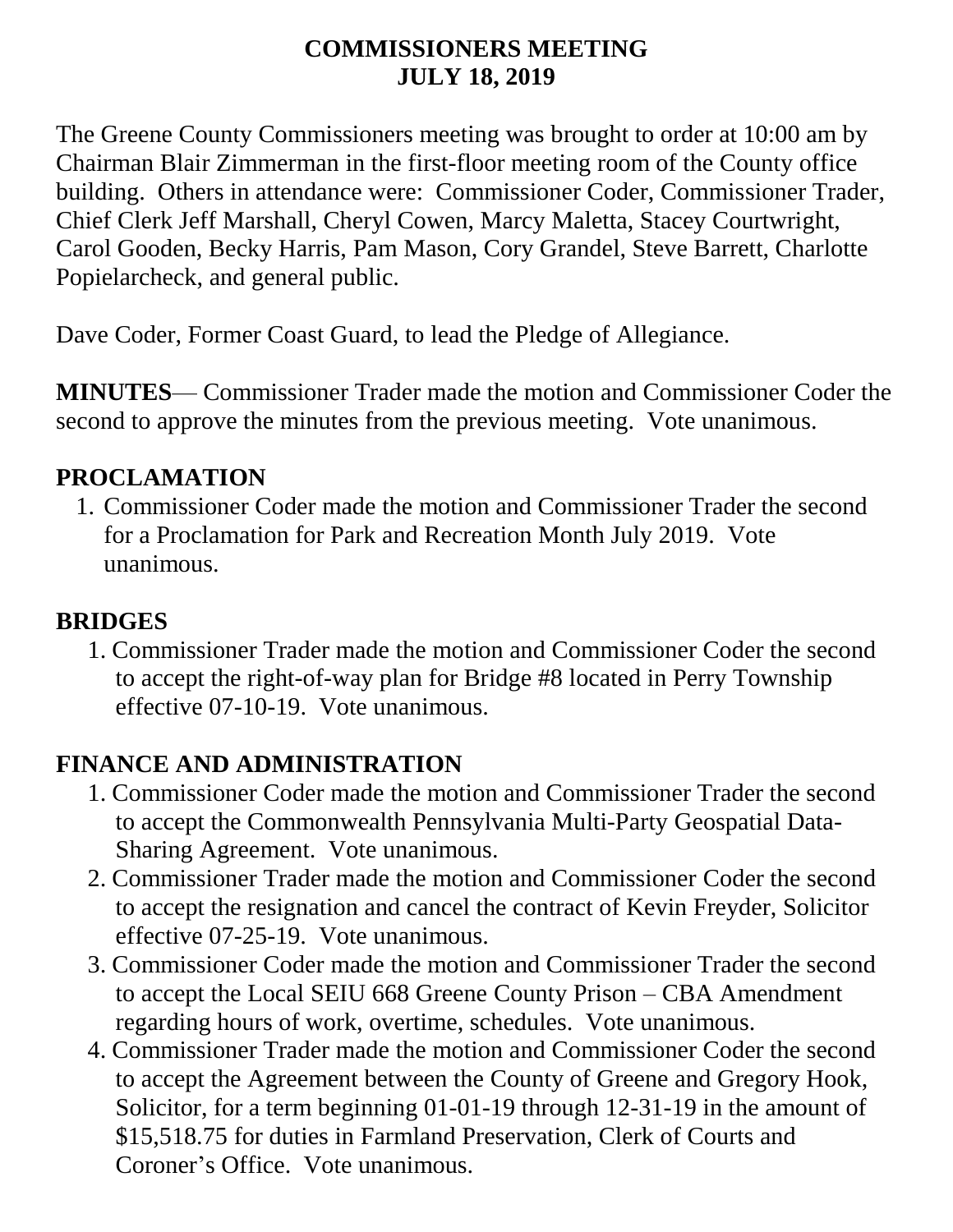- 5. Commissioner Coder made the motion and Commissioner Trader the second to accept the updated executed lease of 02-25-19 and then procure the Silveus Building parcel #27-03-102 at the appraisal valuation from PSB Properties, LLC pending Solicitor approval. Vote unanimous.
- 6. Commissioner Trader made the motion and Commissioner Coder the second to award a bid to Al Grande Construction in the amount of \$68,828.25 for the Greene County Office Building Parking Lot Paving pending Engineer, Solicitor and Controller approval. Vote unanimous.
- 7. Commissioner Coder made the motion and Commissioner Trader the second to accept the 45-day comment period for the draft 2019 Greene County Comprehensive Plan will run from Thursday, July 18, 2019 until Tuesday, September 3, 2019. The plan can be viewed electronically on the County's website [\(www.co.greene.pa.us\)](http://www.co.greene.pa.us/) and in hard copy at the Greene County Office of Economic Development, Fort Jackson Building, 49 S. Washington Street, 1<sup>st</sup> Floor, Waynesburg, PA 15370 (during normal business hours). Comments must be submitted in writing to Greene County Planning Commission, care of Jeremy L. Kelly at 49 S. Washington Street, Waynesburg, PA 15370 email to [jkelly@co.greene.pa.us.](mailto:jkelly@co.greene.pa.us) Vote unanimous.
- 8. Commissioner Coder made the motion and Commissioner Trader the second for the second amendment to the lease between the County of Greene and Windstream Pennsylvania, LLC. Vote unanimous.

## **TAX CLAIM**

1. Commissioner Trader made the motion and Commissioner Coder the second Greene County Tax Claim Bureau has received a bid of fifty dollars (\$50.00), plus fees, for property: control # 5-1292 located in Cumberland Township. The property has been in Tax Claim since 2014 and was taken to upset sale on 09-21-16, and judicial sale on 10-30-18 and remains unsold. Vote unanimous.

## **VETERANS AFFAIRS**

1. Commissioner Coder made the motion and Commissioner Trader the second to accept the application from Carmichaels American Legion for two ceremonies in the amount of \$146.46. Vote unanimous.

## **HUMAN SERVICES**

- 1. Commissioner Trader made the motion and Commissioner Coder the second to accept the FY2019/2020 Medical Assistance Transportation Program (MATP) Initial Allocation. Vote unanimous.
- 2. Commissioner Coder made the motion and Commissioner Trader the second to accept the FY2019/2020 Cost Reimbursement Agreement with Southwestern PA Area Agency on Aging for Transportation Services. Vote unanimous.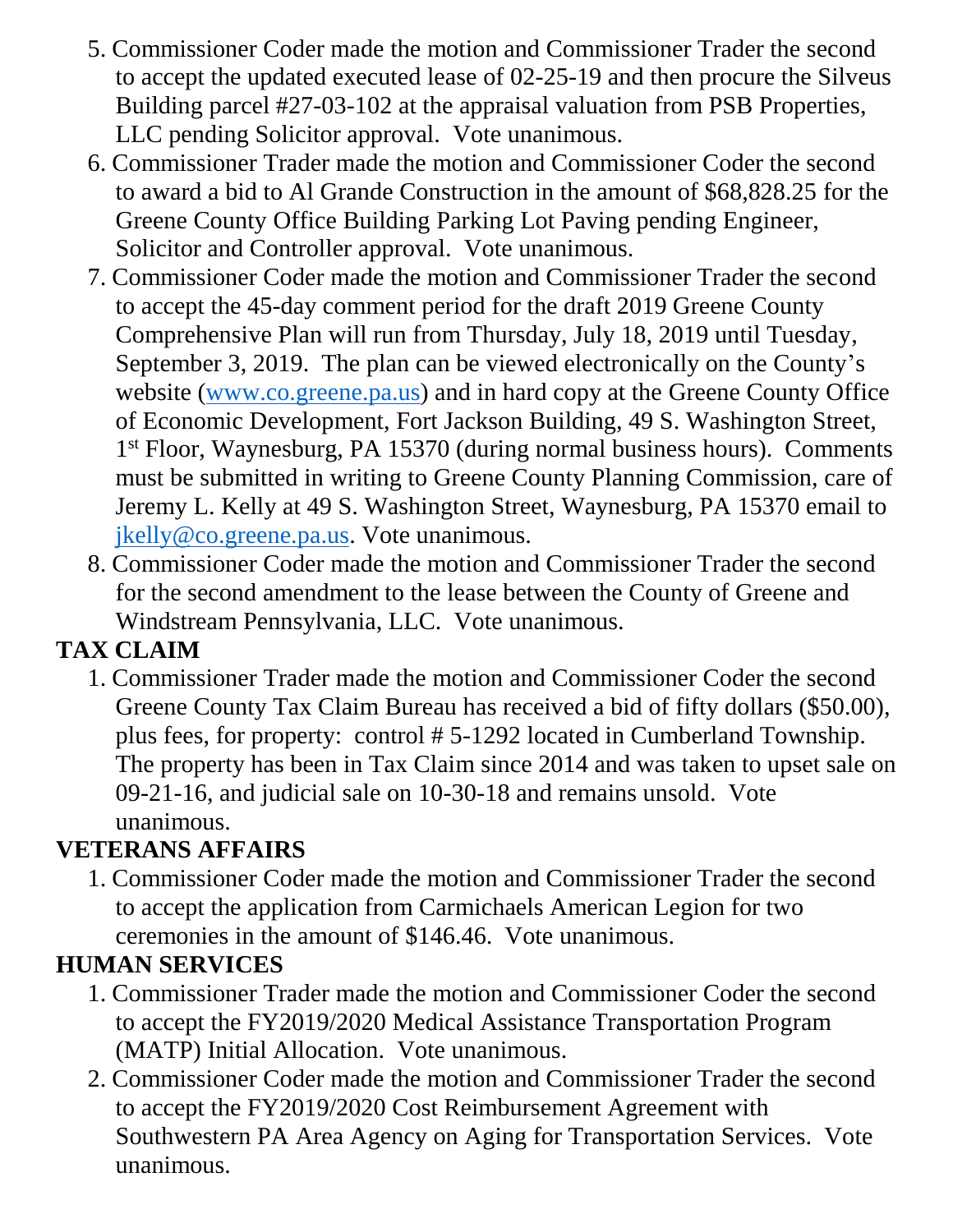## **CHILDREN AND YOUTH SERVICES**

- 1. Commissioner Trader made the motion and Commissioner Coder the second to accept the  $FY2018/2019$  3<sup>rd</sup> Quarter Act 148. Vote unanimous.
- 2. Commissioner Coder made the motion and Commissioner Trader the second to accept the FY2018/2019 contract with Twin Pines Family Services, LLC. Vote unanimous.

# **RECREATION**

1. Commissioner Trader made the motion and Commissioner Coder the second to accept the request from the 4H Saddle Club for five horse stalls at no cost for a period of one year at the Greene County Fairgrounds. Vote unanimous.

## **NOTICES**

- 1. The Pennsylvania Department of Environmental Protection has received a water management plan amendment application, dated March 3, 2019, for the Southwest District filed by CNX Gas Company, LLC.
- 2. Equitrans Water Services, LLC is submitting a renewal to the Pennsylvania Department of Environmental Protection a water management plan for the withdrawal of water for use in oil and gas exploration activities located in Center Township.
- 3. EQT Production Company is applying for coverage under the erosion and sediment control general permit (ESCGP-3) for earth disturbance associated with oil and gas exploration, production, processing or treatment operations or transmission facilities from the Pennsylvania Department of Environmental Protection located in Perry Township.
- 4. CONSOL Pennsylvania Coal Company, LLC is submitting a permit application to the Pennsylvania Department of Environmental Protection for the construction of an airshaft facility for the Bailey Mine located in Richhill Township.
- 5. US Fish & Wildlife Service has submitted a permit application to the Pennsylvania Department of Environmental Protection to improve fish habitat and stabilize the bank along a section of Patterson Creek in Morris Township.
- 6. Texas Eastern Transmission, LP to conduct anomaly excavations and repairs along an existing natural gas pipeline under chapter 105 water obstruction and encroachment general permit coverage from the Pennsylvania Department of Environmental Protection located in Center Township.
- 7. CNX Gas Company, LLC is submitting to the Pennsylvania Department of Environmental Protection for issuance a general permit 5 for utility line stream crossings and general permit 8 for temporary road crossings associated with oil and gas exploration, production, processing, or treatment operations or transmission facilities located in Center Township.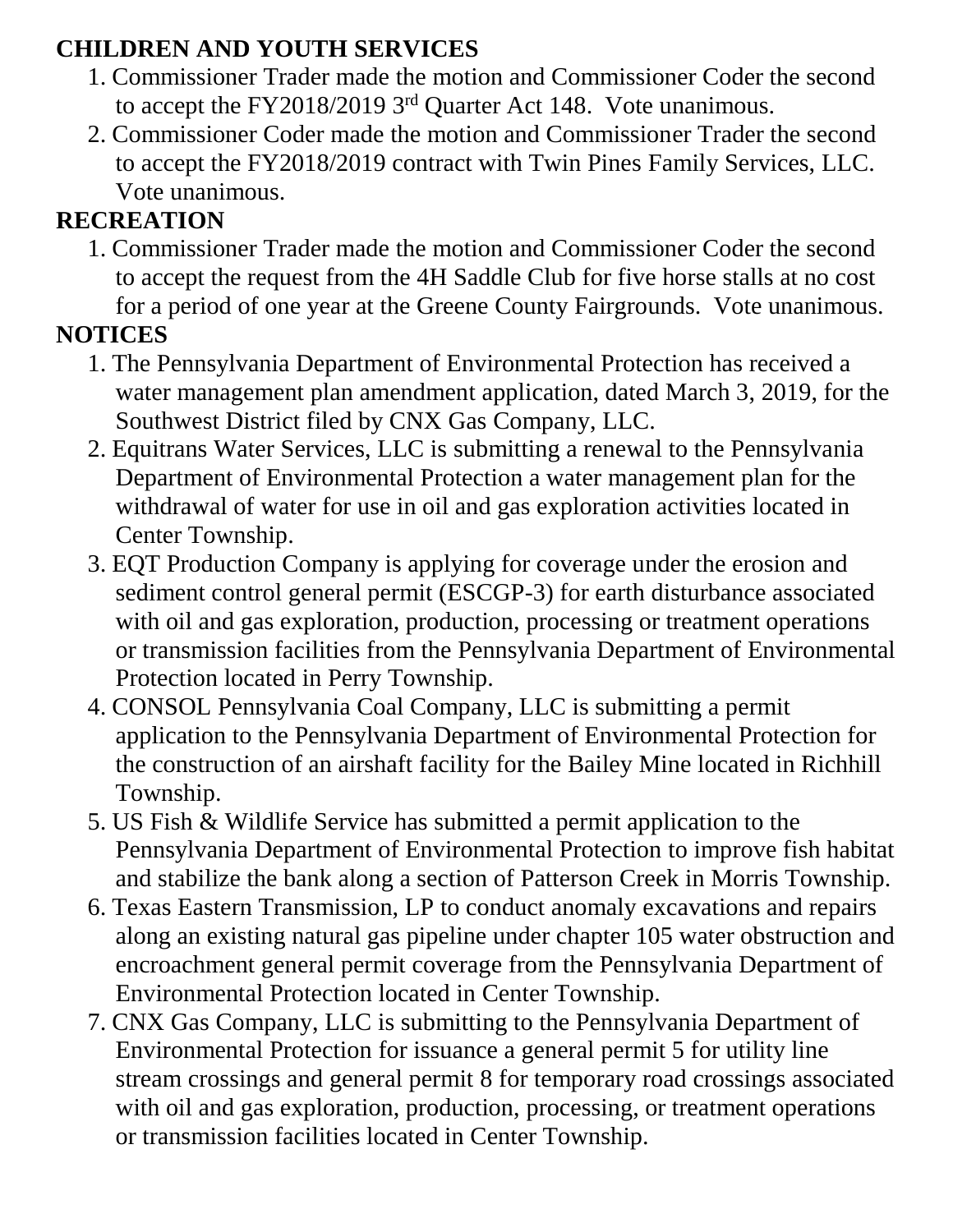- 8. Range Resources Appalachia, LLC is submitting an air permit renewal application to the Pennsylvania Department of Environmental Protection to renew a general plan approval and general operating permit for a natural gas compressor site for the existing natural gas fired compressor station located in Greene Township.
- 9. Shuppe Rentals Trailer Park STP is filing an application with the Pennsylvania Department of Environmental Protection for the renewal of a part I National Pollutant Discharge Elimination System (NPDES) permit.
- 10. CNX Gas Company, LLC is submitting to the Pennsylvania Department of Environmental Protection Air Quality Program to obtain a general plan approval and operating permit (GP-5a) for the natural gas well pad (RHL-28) located in Richhill Township.
- 11. Universal Belting Resource, LLC submitted an application to the Cumberland Township Planning Commission for final approval to construct a 24,260 square foot addition to the existing facility in Paisley Industrial Park.
- 12. CONSOL Pennsylvania Coal Company, LLC is submitting a permit application to the Pennsylvania Department of Environmental Protection for the construction of two ventilation boreholes for the Harvey Mine located in Morris Township.
- 13. Fayette County Draft Comprehensive Plan is up for review and comment the link to the draft plan is [www.bit.ly/FayettePlan.](http://www.bit.ly/FayettePlan)
- 14. CONSOL Pennsylvania Coal Company, LLC is filing an application for a mining activity permit to the Pennsylvania Department of Environmental Protection located in Richhill Township.
- 15. Cumberland Contura, LLC is submitting an application to the Greene County Conservation District regarding the construction of a 2-inch water line located in Wayne Township.
- 16. EQT Southwest PA Water Management Plan is submitting an application with the Pennsylvania Department of Environmental Protection Southwest Regional Office for an interconnected public water withdrawal located in Morris Township.
- 17. Equitrans, LP is submitting a chapter 105 permit application to the Greene County Conservation District to expose sections of 20' and 24' diameter steel natural gas transmission pipelines located over a proposed long wall mining operation located in Morris Township.
- 18. CNX Resources is providing notice that the operator has offset wells for which depths are unknown the area of review is RHL87 located in Richhill Township.